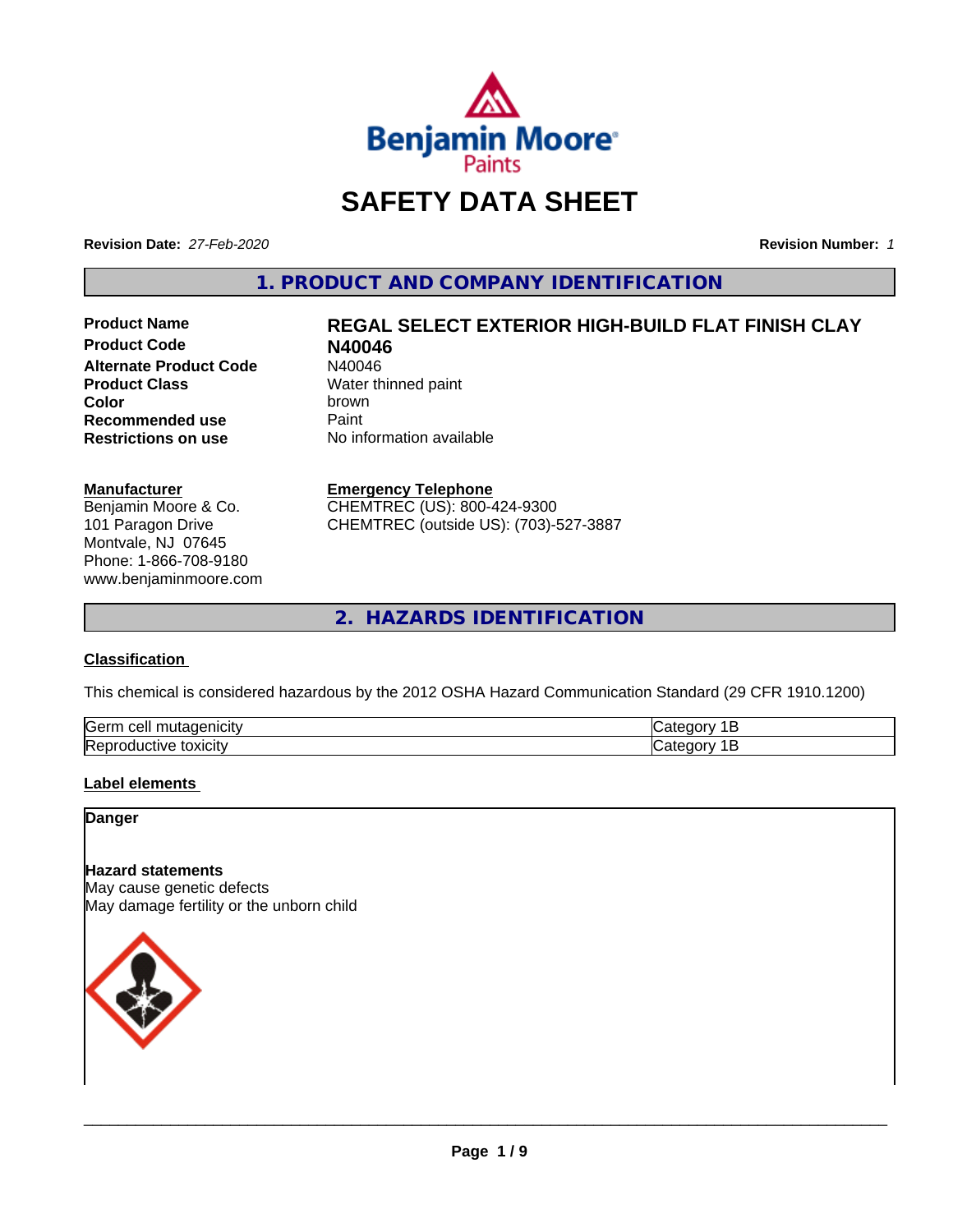#### **Appearance** liquid **Odor 11 Odor 11 Odor 11 Odor 11 Odor 11 Odor 11 Odor 11 Odor 11 Odor 11 Odor 11 Odor 11 Odor 11 Odor 11 Odor 11 Odor 11 Odor 11 Odor 11 Odor 11 Odor** 11

#### **Precautionary Statements - Prevention**

Obtain special instructions before use Do not handle until all safety precautions have been read and understood Use personal protective equipment as required

#### **Precautionary Statements - Response**

IF exposed or concerned: Get medical advice/attention

## **Precautionary Statements - Storage**

Store locked up

#### **Precautionary Statements - Disposal** Dispose of contents/container to an approved waste disposal plant

#### **Hazards not otherwise classified (HNOC)**

Not applicable

#### **Other information**

No information available

# **3. COMPOSITION INFORMATION ON COMPONENTS**

| Chemical name                                | <b>CAS No.</b> | Weight-%    |
|----------------------------------------------|----------------|-------------|
| Nepheline syenite                            | 37244-96-5     | $20 - 25$   |
| Titanium dioxide                             | 13463-67-7     | $5 - 10$    |
| Diatomaceous earth                           | 61790-53-2     | $-5$        |
| Sodium C14-C16 olefin sulfonate              | 68439-57-6     | $0.1 - 0.5$ |
| Carbamic acid, 1H-benzimidazol-2-yl-, methyl | 10605-21-7     | $0.1 - 0.5$ |
| ester                                        |                |             |

|                                                  | 4. FIRST AID MEASURES                                                                                    |
|--------------------------------------------------|----------------------------------------------------------------------------------------------------------|
| <b>General Advice</b>                            | If symptoms persist, call a physician. Show this safety data sheet to the doctor in<br>attendance.       |
| <b>Eye Contact</b>                               | Rinse thoroughly with plenty of water for at least 15 minutes and consult a<br>physician.                |
| <b>Skin Contact</b>                              | Wash off immediately with soap and plenty of water while removing all<br>contaminated clothes and shoes. |
| <b>Inhalation</b>                                | Move to fresh air. If symptoms persist, call a physician.                                                |
| Ingestion                                        | Clean mouth with water and afterwards drink plenty of water. Consult a physician<br>if necessary.        |
| <b>Most Important</b><br><b>Symptoms/Effects</b> | None known.                                                                                              |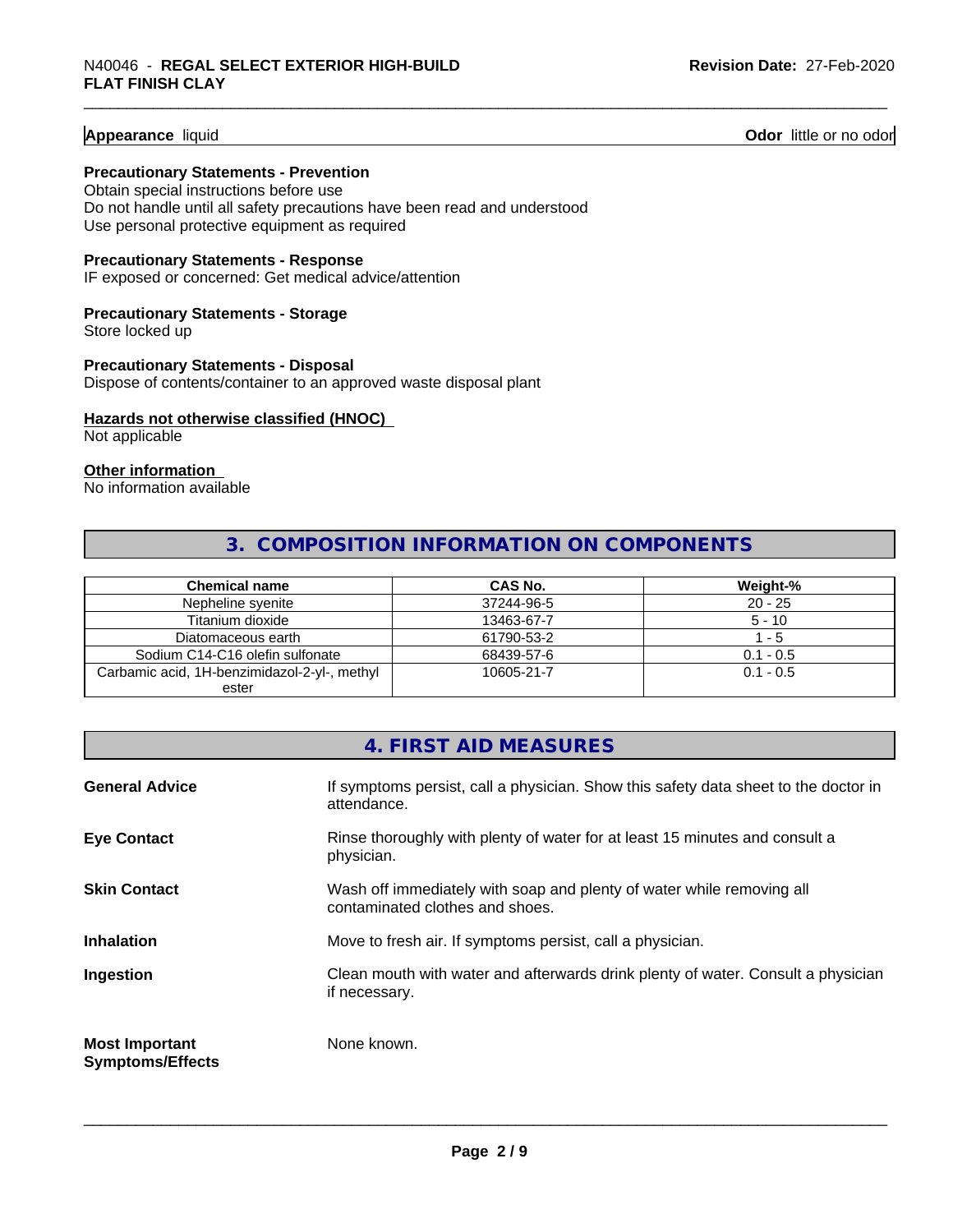| <b>Notes To Physician</b>                                                        | Treat symptomatically. |                                                                      |                                                                                                                 |  |
|----------------------------------------------------------------------------------|------------------------|----------------------------------------------------------------------|-----------------------------------------------------------------------------------------------------------------|--|
|                                                                                  |                        | 5. FIRE-FIGHTING MEASURES                                            |                                                                                                                 |  |
| <b>Suitable Extinguishing Media</b>                                              |                        |                                                                      | Use extinguishing measures that are appropriate to local<br>circumstances and the surrounding environment.      |  |
| Protective equipment and precautions for firefighters                            |                        | and full protective gear.                                            | As in any fire, wear self-contained breathing apparatus<br>pressure-demand, MSHA/NIOSH (approved or equivalent) |  |
| <b>Specific Hazards Arising From The Chemical</b>                                |                        | Closed containers may rupture if exposed to fire or<br>extreme heat. |                                                                                                                 |  |
| <b>Sensitivity to mechanical impact</b>                                          |                        | No.                                                                  |                                                                                                                 |  |
| Sensitivity to static discharge                                                  |                        | No.                                                                  |                                                                                                                 |  |
| <b>Flash Point Data</b><br>Flash point (°F)<br>Flash Point (°C)<br><b>Method</b> |                        | Not applicable<br>Not applicable<br>Not applicable                   |                                                                                                                 |  |
| <b>Flammability Limits In Air</b>                                                |                        |                                                                      |                                                                                                                 |  |
| Lower flammability limit:<br><b>Upper flammability limit:</b>                    |                        | Not applicable<br>Not applicable                                     |                                                                                                                 |  |
| Health: 2<br><b>NFPA</b>                                                         | Flammability: 0        | Instability: 0                                                       | <b>Special: Not Applicable</b>                                                                                  |  |
| <b>NFPA Legend</b><br>0 - Not Hazardous<br>Cliabth <i>i</i>                      |                        |                                                                      |                                                                                                                 |  |

- 1 Slightly
- 2 Moderate
- 3 High
- 4 Severe

*The ratings assigned are only suggested ratings, the contractor/employer has ultimate responsibilities for NFPA ratings where this system is used.*

*Additional information regarding the NFPA rating system is available from the National Fire Protection Agency (NFPA) at www.nfpa.org.*

## **6. ACCIDENTAL RELEASE MEASURES**

| <b>Personal Precautions</b>      | Avoid contact with skin, eyes and clothing. Ensure adequate ventilation.                             |
|----------------------------------|------------------------------------------------------------------------------------------------------|
| <b>Other Information</b>         | Prevent further leakage or spillage if safe to do so.                                                |
| <b>Environmental precautions</b> | See Section 12 for additional Ecological Information.                                                |
| <b>Methods for Cleaning Up</b>   | Soak up with inert absorbent material. Sweep up and shovel into suitable<br>containers for disposal. |
|                                  |                                                                                                      |

# **7. HANDLING AND STORAGE**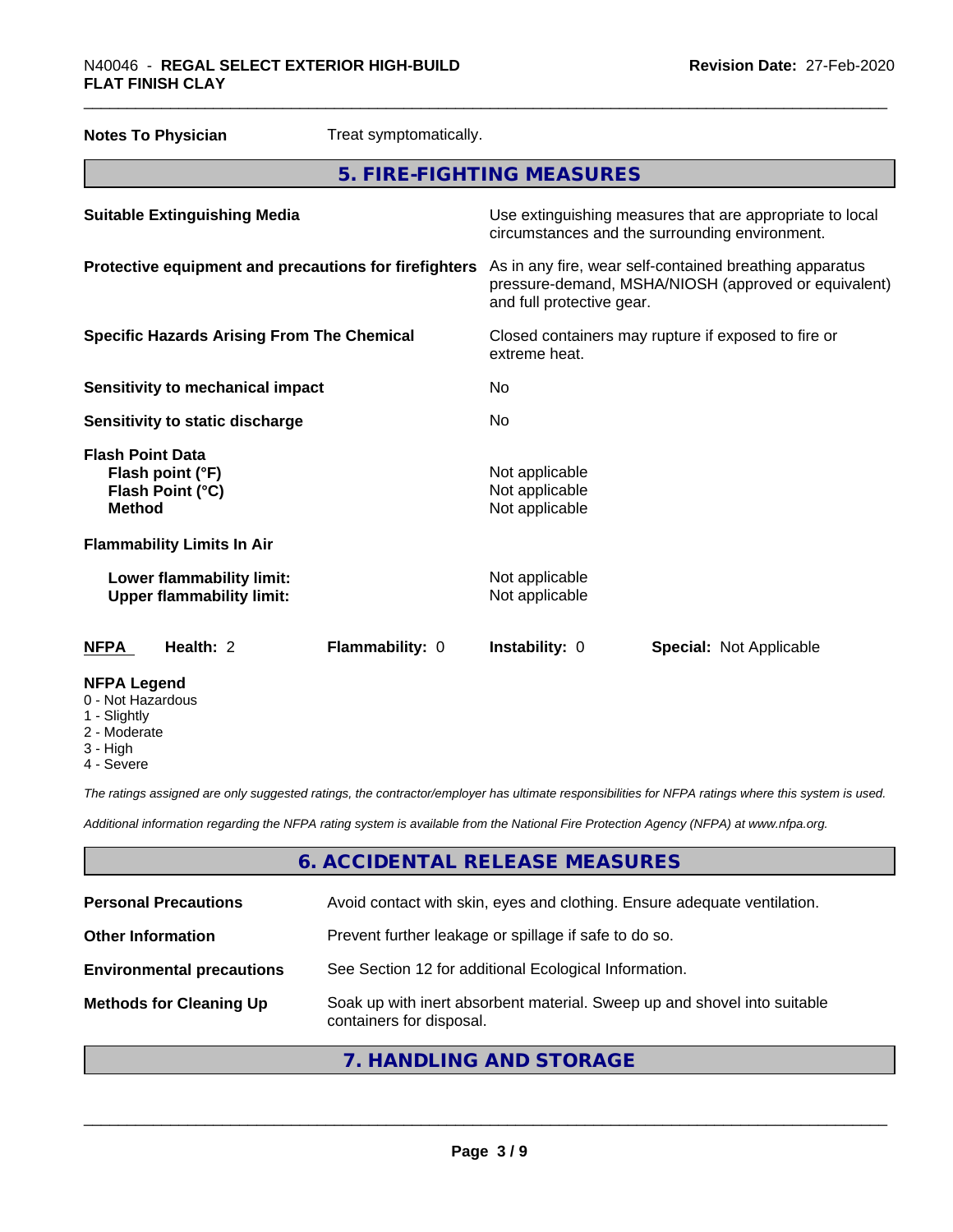| <b>Handling</b>               | Avoid contact with skin, eyes and clothing. Avoid breathing vapors, spray mists or<br>sanding dust. In case of insufficient ventilation, wear suitable respiratory<br>equipment. |
|-------------------------------|----------------------------------------------------------------------------------------------------------------------------------------------------------------------------------|
| <b>Storage</b>                | Keep container tightly closed. Keep out of the reach of children.                                                                                                                |
| <b>Incompatible Materials</b> | No information available                                                                                                                                                         |

# **8. EXPOSURE CONTROLS/PERSONAL PROTECTION**

#### **Exposure Limits**

| <b>Chemical name</b> | <b>ACGIH TLV</b>         | <b>OSHA PEL</b>              |
|----------------------|--------------------------|------------------------------|
| Titanium dioxide     | TWA: $10 \text{ ma/m}^3$ | <b>TWA</b><br>15 ma/m $^3\,$ |
| Diatomaceous earth   | N/E                      |                              |
|                      |                          | <b>TWA</b><br>20 mppcf       |

#### **Legend**

ACGIH - American Conference of Governmental Industrial Hygienists Exposure Limits OSHA - Occupational Safety & Health Administration Exposure Limits N/E - Not Established

| <b>Engineering Measures</b>          | Ensure adequate ventilation, especially in confined areas.                                                                                                                                                                                                                                                                                                          |  |
|--------------------------------------|---------------------------------------------------------------------------------------------------------------------------------------------------------------------------------------------------------------------------------------------------------------------------------------------------------------------------------------------------------------------|--|
| <b>Personal Protective Equipment</b> |                                                                                                                                                                                                                                                                                                                                                                     |  |
| <b>Eye/Face Protection</b>           | Safety glasses with side-shields.                                                                                                                                                                                                                                                                                                                                   |  |
| <b>Skin Protection</b>               | Protective gloves and impervious clothing.                                                                                                                                                                                                                                                                                                                          |  |
| <b>Respiratory Protection</b>        | Use only with adequate ventilation. In operations where exposure limits are<br>exceeded, use a NIOSH approved respirator that has been selected by a<br>technically qualified person for the specific work conditions. When spraying the<br>product or applying in confined areas, wear a NIOSH approved respirator<br>specified for paint spray or organic vapors. |  |
| <b>Hygiene Measures</b>              | Avoid contact with skin, eyes and clothing. Remove and wash contaminated<br>clothing before re-use. Wash thoroughly after handling.                                                                                                                                                                                                                                 |  |

# **9. PHYSICAL AND CHEMICAL PROPERTIES**

| liauid                   |  |
|--------------------------|--|
| little or no odor        |  |
| No information available |  |
| 10.7 - 11.1              |  |
| $1.28 - 1.33$            |  |
| No information available |  |
| No information available |  |
| No information available |  |
| No information available |  |
| No information available |  |
| No information available |  |
| No information available |  |
| $50 - 60$                |  |
| $35 - 45$                |  |
|                          |  |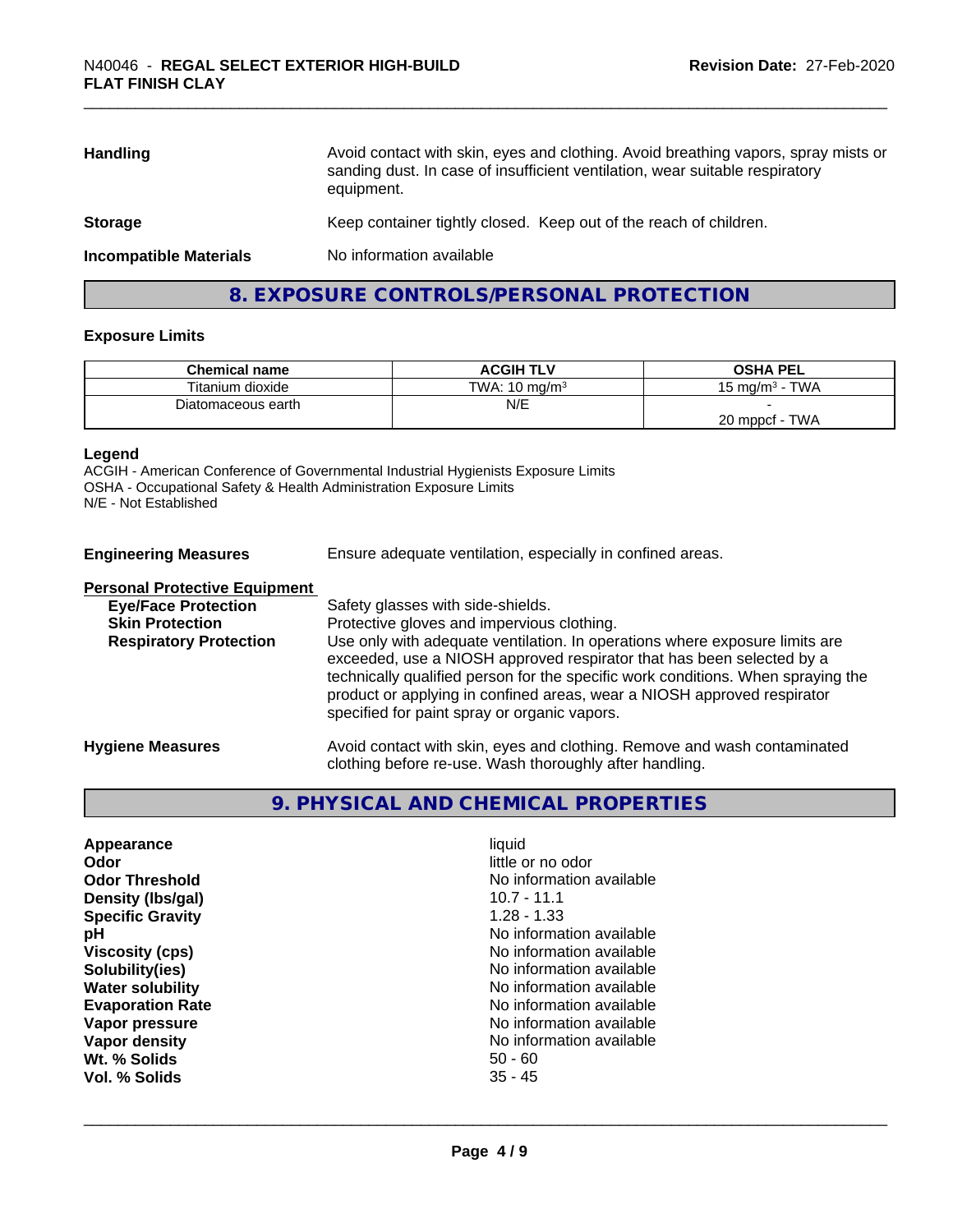| Wt. % Volatiles                      | $40 - 50$                |
|--------------------------------------|--------------------------|
| Vol. % Volatiles                     | $55 - 65$                |
| VOC Regulatory Limit (g/L)           | < 50                     |
| <b>Boiling Point (°F)</b>            | 212                      |
| <b>Boiling Point (°C)</b>            | 100                      |
| Freezing point (°F)                  | 32                       |
| <b>Freezing Point (°C)</b>           | 0                        |
| Flash point (°F)                     | Not applicable           |
| Flash Point (°C)                     | Not applicable           |
| Method                               | Not applicable           |
| <b>Flammability (solid, gas)</b>     | Not applicable           |
| <b>Upper flammability limit:</b>     | Not applicable           |
| Lower flammability limit:            | Not applicable           |
| <b>Autoignition Temperature (°F)</b> | No information available |
| <b>Autoignition Temperature (°C)</b> | No information available |
| Decomposition Temperature (°F)       | No information available |
| Decomposition Temperature (°C)       | No information available |
| <b>Partition coefficient</b>         | No information available |

# **10. STABILITY AND REACTIVITY**

| <b>Reactivity</b>                       | Not Applicable                           |
|-----------------------------------------|------------------------------------------|
| <b>Chemical Stability</b>               | Stable under normal conditions.          |
| <b>Conditions to avoid</b>              | Prevent from freezing.                   |
| <b>Incompatible Materials</b>           | No materials to be especially mentioned. |
| <b>Hazardous Decomposition Products</b> | None under normal use.                   |
| Possibility of hazardous reactions      | None under normal conditions of use.     |

**11. TOXICOLOGICAL INFORMATION**

| <b>Product Information</b>                                                                 |                                                                                                                   |  |  |
|--------------------------------------------------------------------------------------------|-------------------------------------------------------------------------------------------------------------------|--|--|
| Information on likely routes of exposure                                                   |                                                                                                                   |  |  |
| <b>Principal Routes of Exposure</b>                                                        | Eye contact, skin contact and inhalation.                                                                         |  |  |
| <b>Acute Toxicity</b>                                                                      |                                                                                                                   |  |  |
| <b>Product Information</b>                                                                 | No information available                                                                                          |  |  |
| Symptoms related to the physical, chemical and toxicological characteristics               |                                                                                                                   |  |  |
| <b>Symptoms</b>                                                                            | No information available                                                                                          |  |  |
| Delayed and immediate effects as well as chronic effects from short and long-term exposure |                                                                                                                   |  |  |
| Eye contact<br><b>Skin contact</b>                                                         | May cause slight irritation.<br>Substance may cause slight skin irritation. Prolonged or repeated contact may dry |  |  |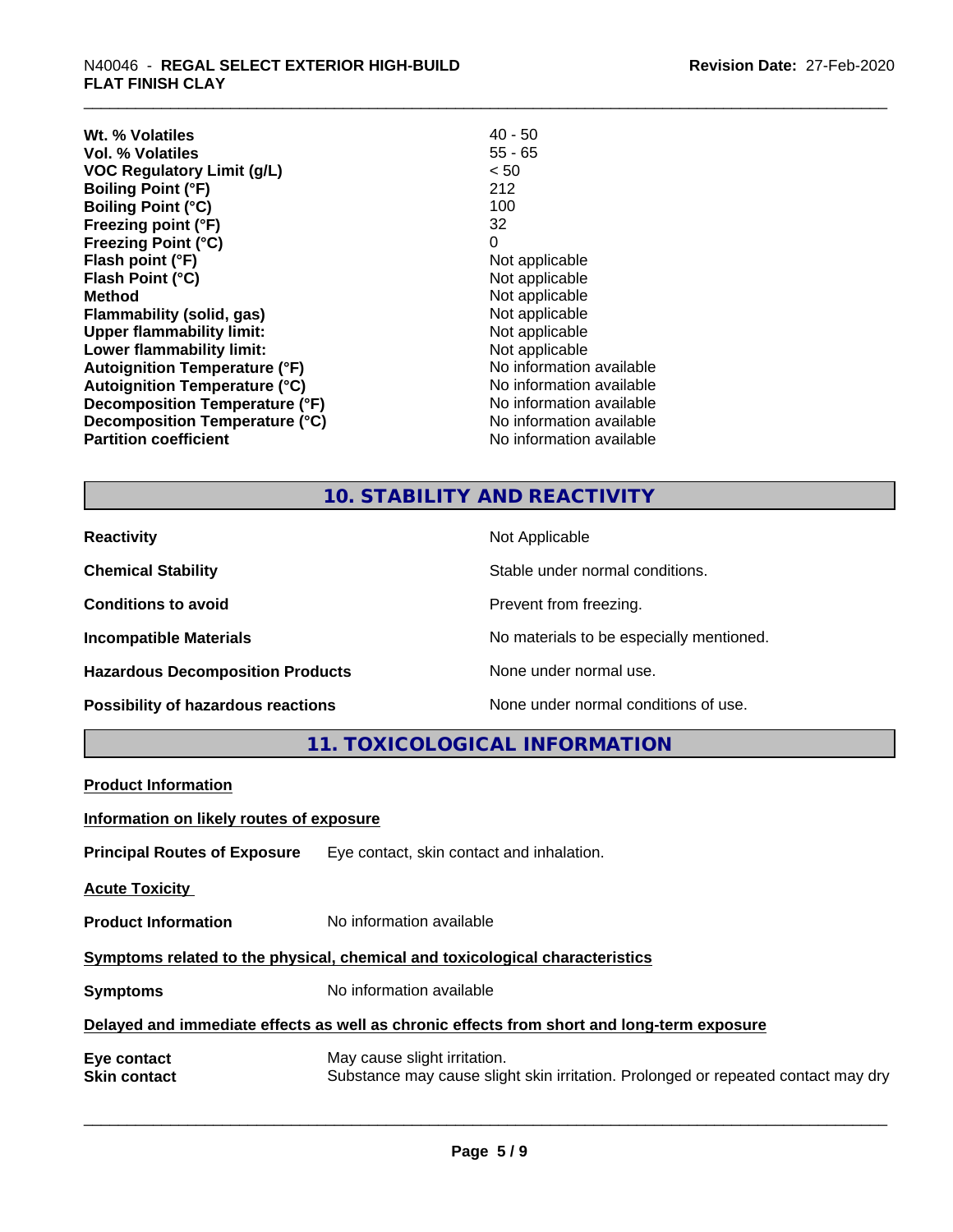|                                 | skin and cause irritation.                                                      |  |
|---------------------------------|---------------------------------------------------------------------------------|--|
| <b>Inhalation</b>               | May cause irritation of respiratory tract.                                      |  |
| Ingestion                       | Ingestion may cause gastrointestinal irritation, nausea, vomiting and diarrhea. |  |
| <b>Sensitization</b>            | No information available                                                        |  |
| <b>Neurological Effects</b>     | No information available.                                                       |  |
| <b>Mutagenic Effects</b>        | Suspected of causing genetic defects.                                           |  |
| <b>Reproductive Effects</b>     | May damage fertility or the unborn child.                                       |  |
| <b>Developmental Effects</b>    | No information available.                                                       |  |
| <b>Target organ effects</b>     | No information available.                                                       |  |
| <b>STOT - single exposure</b>   | No information available.                                                       |  |
| <b>STOT - repeated exposure</b> | No information available.                                                       |  |
| Other adverse effects           | No information available.                                                       |  |
| <b>Aspiration Hazard</b>        | No information available                                                        |  |

#### **Numerical measures of toxicity**

**The following values are calculated based on chapter 3.1 of the GHS document**

#### **Component Information**

| Chemical name                       | Oral LD50             | Dermal LD50                         | Inhalation LC50 |
|-------------------------------------|-----------------------|-------------------------------------|-----------------|
| Titanium dioxide                    | $> 10000$ mg/kg (Rat) |                                     |                 |
| 13463-67-7                          |                       |                                     |                 |
| Sodium C14-C16 olefin sulfonate     | $= 2220$ mg/kg (Rat)  | $> 740$ mg/kg (Rabbit)              |                 |
| 68439-57-6                          |                       |                                     |                 |
| Carbamic acid,                      | $>$ 5050 mg/kg (Rat)  | $> 10000$ mg/kg (Rabbit) = 2 g/kg ( |                 |
| 1H-benzimidazol-2-yl-, methyl ester | $= 6400$ mg/kg (Rat)  | $Rat$ = 8500 mg/kg (Rabbit)         |                 |
| 10605-21-7                          |                       |                                     |                 |

#### **Chronic Toxicity**

#### **Carcinogenicity**

*The information below indicateswhether each agency has listed any ingredient as a carcinogen:.*

| <b>Chemical name</b>    | <b>IARC</b>          | <b>NTP</b> | <b>OSHA</b> |
|-------------------------|----------------------|------------|-------------|
|                         | 2B<br>Possible Human |            | Listed      |
| 'Titanium<br>m dioxide. | Carcinoɑen           |            |             |

• Although IARC has classified titanium dioxide as possibly carcinogenic to humans (2B), their summary concludes: "No significant exposure to titanium dioxide is thought to occur during the use of products in which titanium dioxide is bound to other materials, such as paint."

#### **Legend**

IARC - International Agency for Research on Cancer NTP - National Toxicity Program OSHA - Occupational Safety & Health Administration

**12. ECOLOGICAL INFORMATION**

#### **Ecotoxicity Effects**

The environmental impact of this product has not been fully investigated.

#### **Product Information**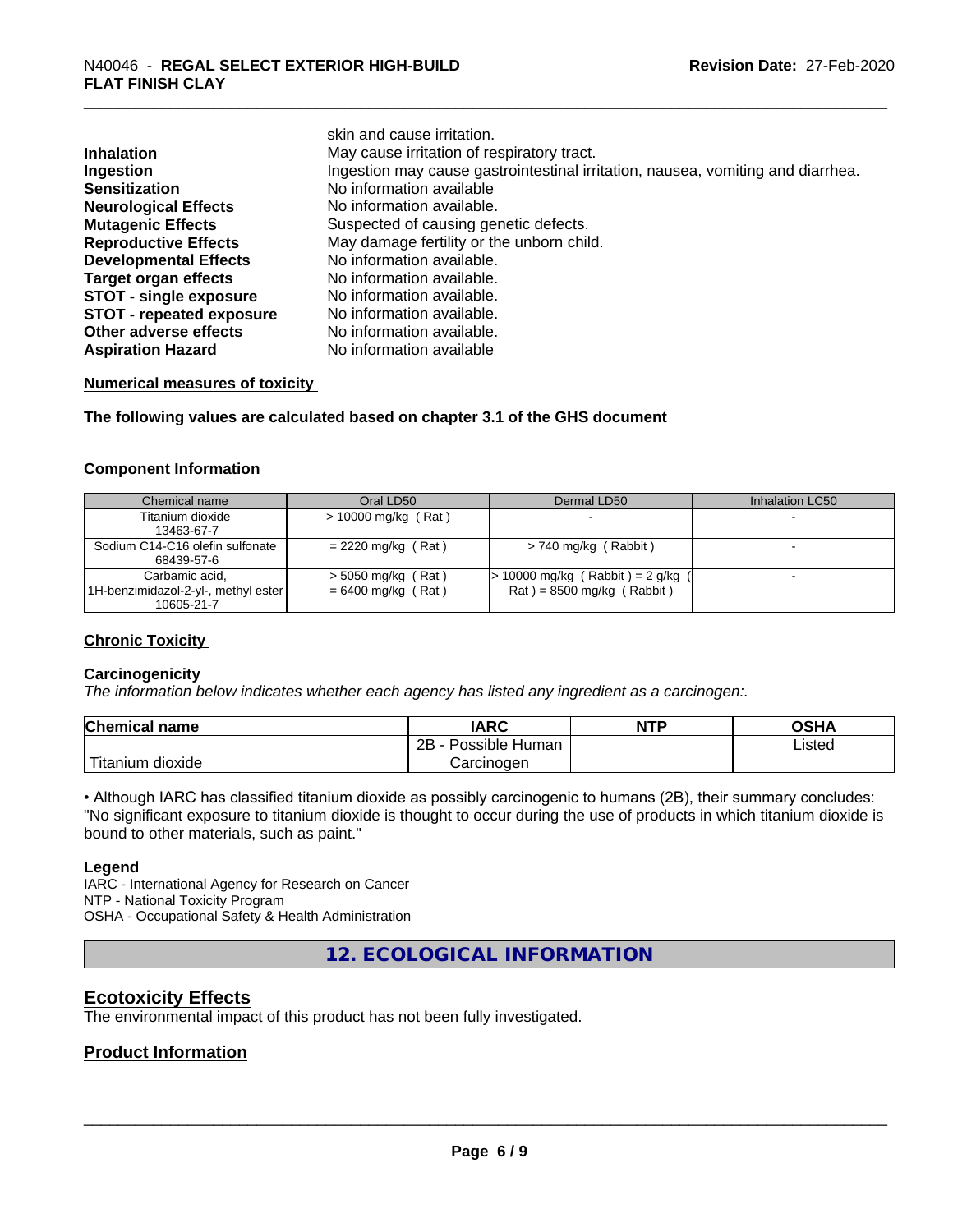#### **Acute Toxicity to Fish**

No information available

#### **Acute Toxicity to Aquatic Invertebrates**

No information available

# **Acute Toxicity to Aquatic Plants**

No information available

#### **Persistence / Degradability**

No information available.

#### **Bioaccumulation**

No information available.

# **Mobility in Environmental Media**

No information available.

#### **Ozone** No information available

#### **Component Information**

#### **Acute Toxicity to Fish**

Titanium dioxide  $LC50:$  > 1000 mg/L (Fathead Minnow - 96 hr.) Carbamic acid, 1H-benzimidazol-2-yl-, methyl ester LC50: 1.5 mg/L (Rainbow Trout - 96 hr.)

#### **Acute Toxicity to Aquatic Invertebrates**

Carbamic acid, 1H-benzimidazol-2-yl-, methyl ester LC50: 0.22 mg/L (water flea - 48 hr.)

#### **Acute Toxicity to Aquatic Plants**

No information available

|                              | 13. DISPOSAL CONSIDERATIONS                                                                                                                                                                                               |
|------------------------------|---------------------------------------------------------------------------------------------------------------------------------------------------------------------------------------------------------------------------|
| <b>Waste Disposal Method</b> | Dispose of in accordance with federal, state, and local regulations. Local<br>requirements may vary, consult your sanitation department or state-designated<br>environmental protection agency for more disposal options. |
|                              | <b>14. TRANSPORT INFORMATION</b>                                                                                                                                                                                          |
| <b>DOT</b>                   | Not regulated                                                                                                                                                                                                             |
| <b>ICAO / IATA</b>           | Not regulated                                                                                                                                                                                                             |
|                              |                                                                                                                                                                                                                           |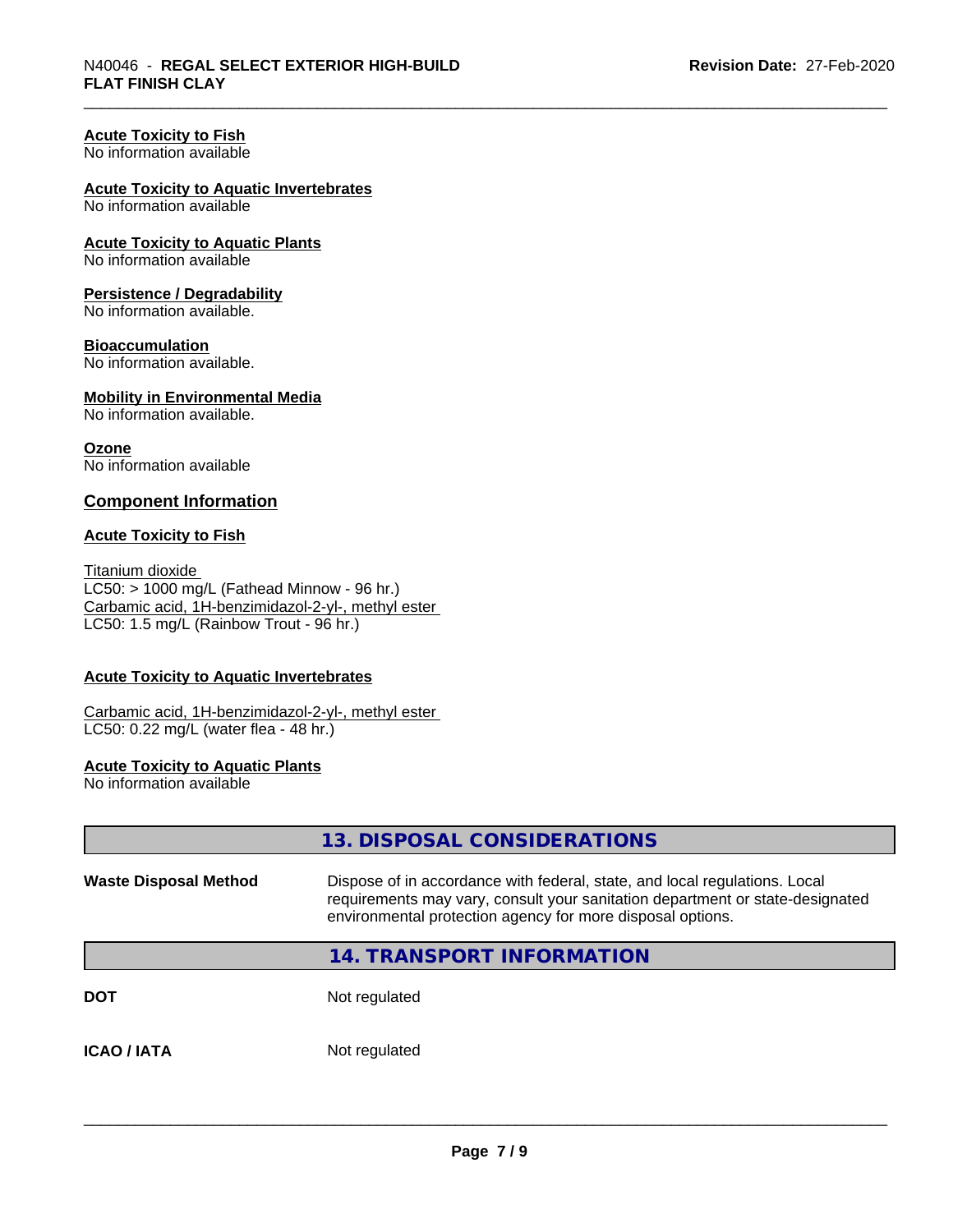**IMDG / IMO** Not regulated

#### **15. REGULATORY INFORMATION**

#### **International Inventories**

| <b>TSCA: United States</b> | Yes - All components are listed or exempt. |
|----------------------------|--------------------------------------------|
| <b>DSL: Canada</b>         | Yes - All components are listed or exempt. |

## **Federal Regulations**

#### **SARA 311/312 hazardous categorization**

| Acute health hazard               | No. |
|-----------------------------------|-----|
| Chronic Health Hazard             | Yes |
| Fire hazard                       | N٥  |
| Sudden release of pressure hazard | Nο  |
| Reactive Hazard                   | N٥  |

#### **SARA 313**

Section 313 of Title III of the Superfund Amendments and Reauthorization Act of 1986 (SARA). This product contains a chemical or chemicals which are subject to the reporting requirements of the Act and Title 40 of the Code of Federal Regulations, Part 372:

*None*

#### **Clean Air Act,Section 112 Hazardous Air Pollutants (HAPs) (see 40 CFR 61)**

This product contains the following HAPs:

*None*

## **US State Regulations**

#### **California Proposition 65**

**AN** WARNING: Cancer and Reproductive Harm– www.P65warnings.ca.gov

#### **State Right-to-Know**

| <b>Chemical name</b>                                  | Massachusetts | <b>New Jersey</b> | Pennsylvania |
|-------------------------------------------------------|---------------|-------------------|--------------|
| Titanium dioxide                                      |               |                   |              |
| Diatomaceous earth                                    |               |                   |              |
| Carbamic acid, 1H-benzimidazol-2-yl-,<br>methvl ester |               |                   |              |

#### **Legend**

X - Listed

# **16. OTHER INFORMATION**